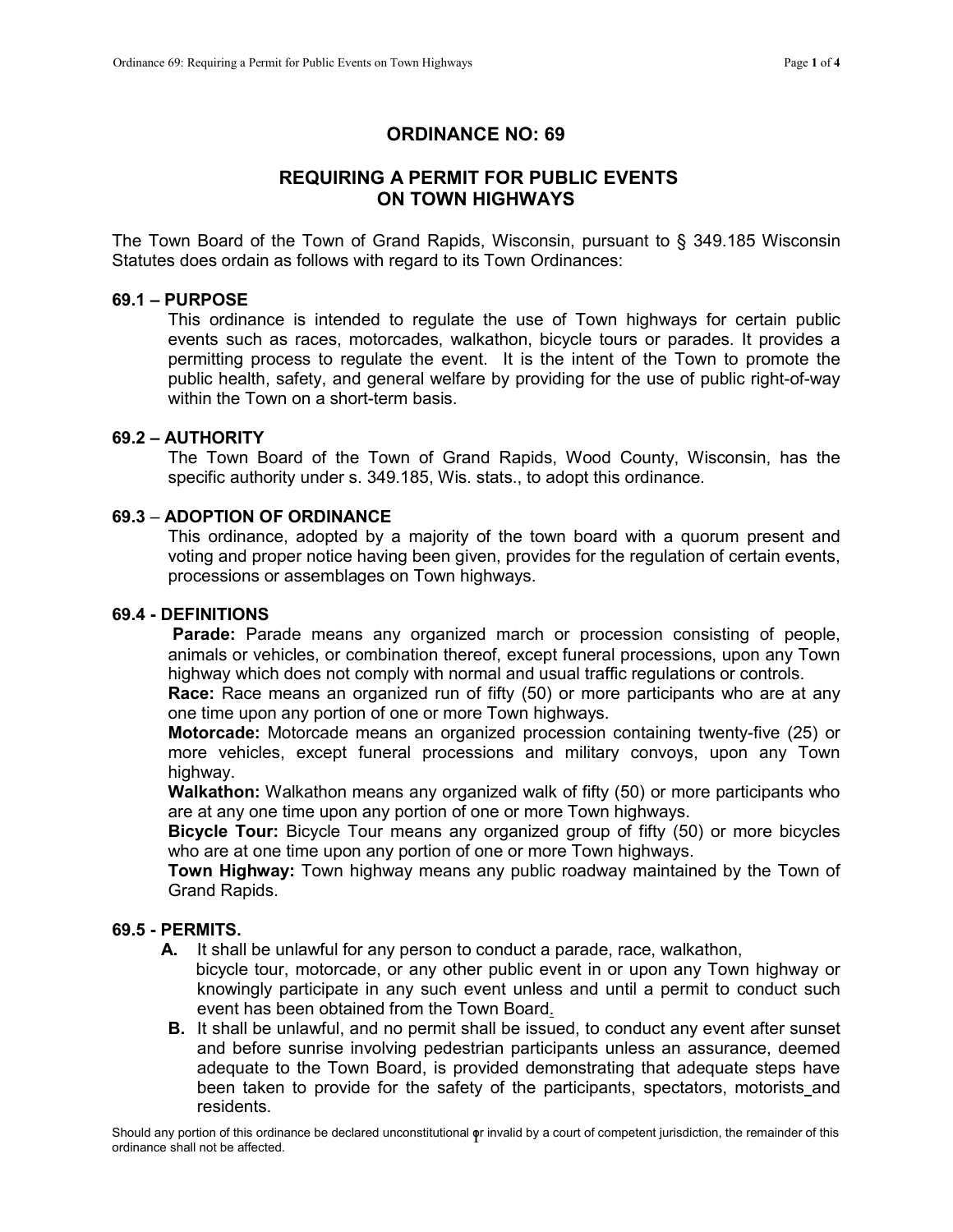### 69.6 - APPLICATION FOR PERMIT.

Any person or organization who wants to conduct a parade, race, motorcade, bicycle tour, walkathon, or other public event using Town highways shall apply to the Town for a permit at least sixty (60) days in advance of the date of the proposed event. The Town Board may at its discretion consider any application for a permit to conduct such an event which is filed less than sixty (60) days prior to the date of such parade, race, or motorcade is to be conducted. The application for such permit shall be made in writing on a form approved by the Town Board. The application must be filled out in its entirety and the permit fee paid at the submission of the application. Proof of liability insurance as required in 69.10 must also accompany the application.

# 69.7 - ISSUANCE OR DENIAL OF PERMIT.

- A. Standards for Issuance. The Town Board, shall issue a permit conditioned upon the applicant's written agreement to comply with the terms of such permit unless the Town Board finds that:
	- 1. The time, route and size of the parade, race, motorcade, walkathon, or bicycle tour will disrupt to an unreasonable extent the movement of other traffic or the convenience of residents; will endanger the safety of participants or residents; or will cause a safety hazard other than traffic.
	- 2. The event is of a size or nature that requires the diversion of too many law enforcement officers, public works employees or other personnel to properly control the event or that allowing the event would deny reasonable law enforcement or other emergency service protection to the Town.
	- 3. Such event will interfere with another event for which a permit has been issued.
	- 4. The Town Board determines the event would damage Town highways.
- B. Standards for Denial. The Town Board, shall deny an application for a permit and notify the applicant of such denial as follows:
	- 1. The Town Board, determines that the standards for issuance in 69.7 (A) herein have not been satisfied
	- 2. The information contained in the application is found to be false or nonexistent in any material detail; or
	- 3. The applicant refuses to agree to abide by or comply with all conditions of the permit.

# 69.8 - CONTENTS OF PERMIT.

The permittee shall advise all participants in the event by written notice, of the terms and conditions of the permit, prior to the commencement of the event.

In each permit the Town Board, shall specify:

- 1. The assembly area and time therefore;
- 2. The starting and ending time of the event;
- 3. The minimum and maximum speeds;
- 4. The route of the event;
- 5. What portions of highways to be traversed may be occupied by such event;
- 6. The number of supervisory persons required to monitor the event;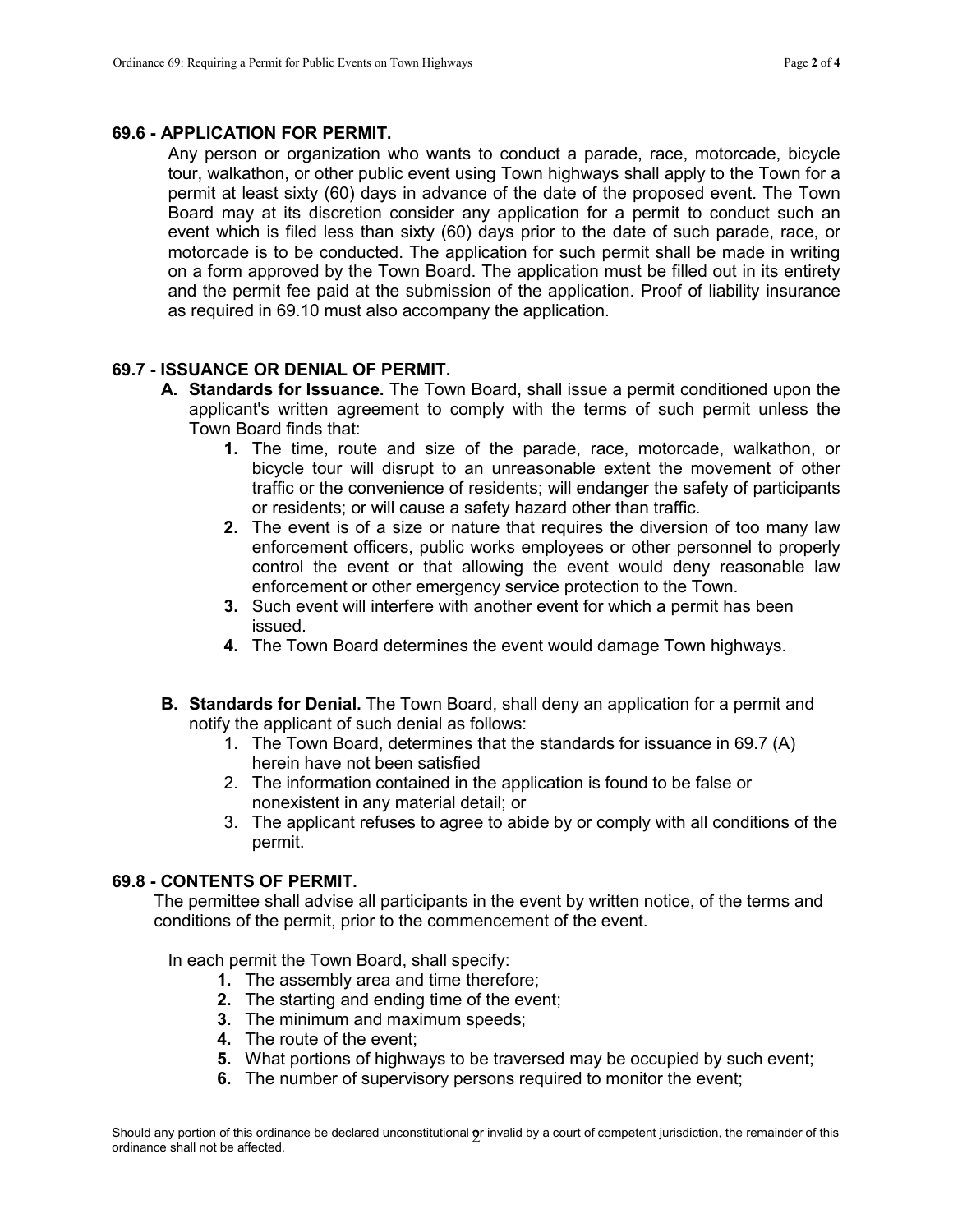- 7. The number of emergency services personnel and/or vehicles to monitor the event;
- 8. The minimum number of waste/recycling bins strategically located throughout the event.
- 9. Such other requirements found by the Town Board, to be reasonably necessary for the protection of persons or property.

# 69.9 - REVOCATION OF PERMIT.

Any permit pursuant to this ordinance may be summarily revoked by the Town Chairman or their designee at any time when by reason of disaster, public calamity, riot or other emergency, the Police Chief, Fire Chief or their designee determines that the safety of the public or property requires such revocation. A permit may also be revoked by the Town Board if they determine that the applicant has committed a material violation of the permit or this ordinance. Notice of such action revoking a permit shall be delivered in writing to the permittee by personal service or by certified mail.

# 69.10 - HOLD HARMLESS/INSURANCE.

- A. An applicant shall agree in writing to assume the defense of and indemnify and save harmless the Town, its board members, town employees and agents, from all suits, actions, damages or claims to which the Town may be subjected of any kind or nature whatsoever resulting from, caused by, arising out of or as a consequence of such parade, race, motorcade, walkathon, or bicycle tour or other event and the activities permitted in connection therewith.
- **B.** An applicant shall provide the Town with evidence of insurance with single limit policy amounts of not less \$1,000,000, naming the Town as an additional insured.

## 69.11 - COMPLIANCE WITH LAWS.

Issuance of a permit under this ordinance shall not relieve applicant of the responsibility to comply with all applicable ordinances and laws, and obtain all other required permits and licenses necessary for an event.

## 69.12 – SIGNAGE/MARKINGS.

No signs shall be erected or posted in, and no markings shall be applied to the pavement, shoulder or surface of, the right-of-way of a Town highway unless such sign or marking is specifically provided for in the permit.

# 69.13 - CONDITIONS IN PERMITS.

Any permit granted under this ordinance may contain conditions reasonably calculated to reduce or minimize the dangers and hazards to vehicular and/or pedestrian traffic and the public health, safety, tranquility and welfare including but not limited to changes in time, duration and number of participants.

## 69.14 - PENALTY.

Any person, firm or corporation violating any provision of this ordinance shall, upon conviction, be subjected to a forfeiture per Ordinance 39 "Schedule of Fees and Forfeitures" together with the costs of prosecution. The participation of each vehicle, bicycle or person in an event in violation of this ordinance or a permit issued hereunder shall be considered a separate offense. The applicant or event promoter is responsible for each said violation.